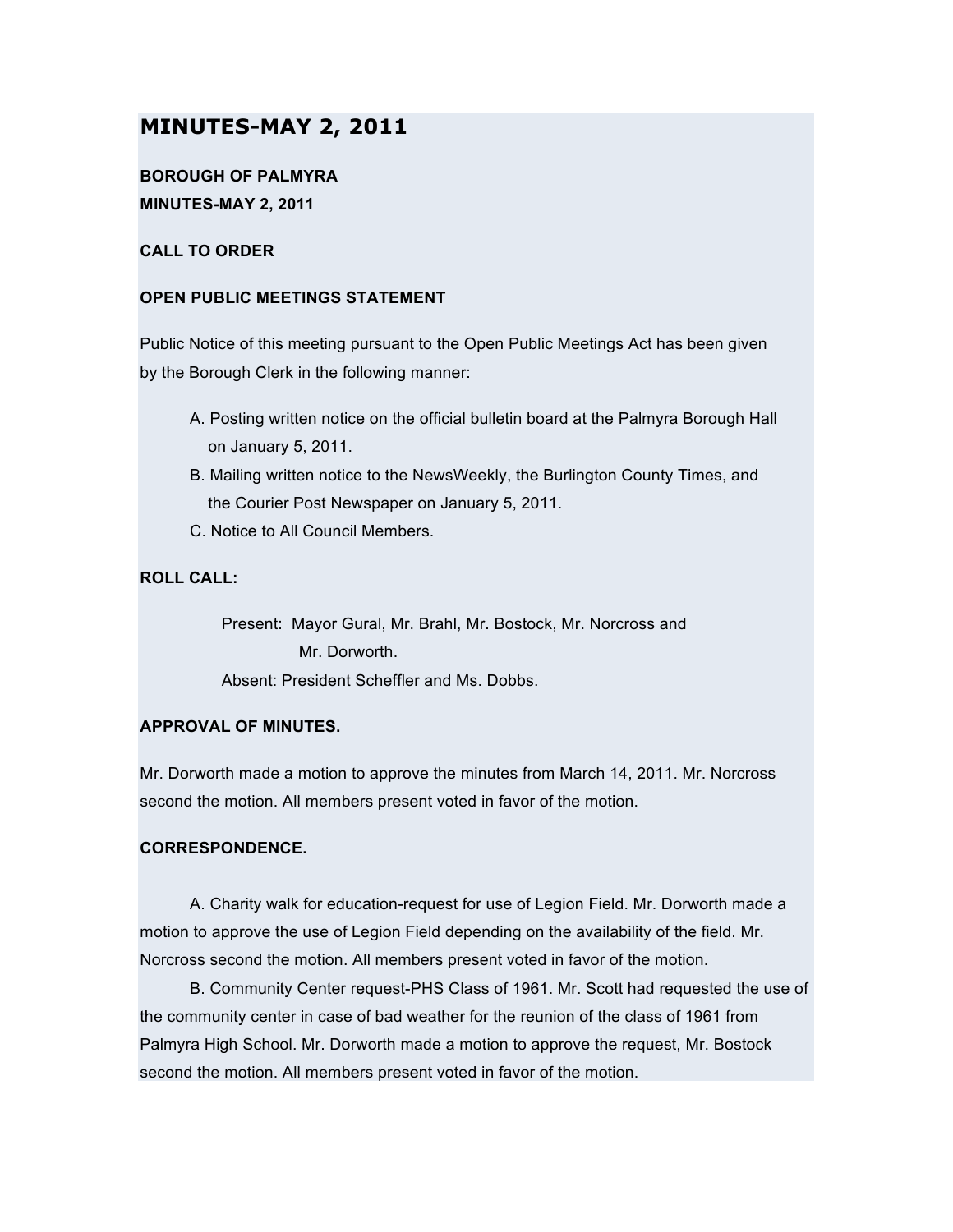#### **PROFESSIONAL UPDATES.**

Mayor Gural discussed that all of the professionals had submitted written updates to council and that he is requesting the CFO to certify the funding. Mr. Hogue-Environmental Resources discussed that he did not submit a report because not a lot has happened except that a there was submittal for disperse of the funds to the state. The funding is in limbo right now due to the SADAT bills. Mr. Hogue informed council that he and the Mayor had attend a Brownfield's conference in Philadelphia and that there were companies interested in using property for alternative energy. Mr. Brahl inquired if they were discussing wind farms or solar panels. Mr. Hogue replied that they are looking to follow a design done in Massachusetts as solar fields and that it is a good use of contaminated properties. Mr. Bostock discussed that with development slow; owners are leasing the fields for alternative energy until the market turns around. Mr. Rosenberg informed council that an offer has been made to SADAT and that he estimates an answer within the next 30 days. Mr. Dorworth inquired as to the status of the clean up. Mr. Hogue replied that they have completed the second investigation and that they are awaiting funds from the DEP and Federal government to proceed. The DEP and the EPA are not awarding any new grants due to lack of funding available. David Gerkens-CGPH- reported to council that there is a grant available from Toys R Us and that the application is due on May 31, 2011. It will help with the afterschool program with the YMCA. There is a new cop for hire program and that he is working with Chief Pearlman to apply for the grant, but there is a lot of competition. Mayor Gural inquired about the grant for the summer camp program. Mr. Gerkens explained that a grant is being submitted to the Juvenile Justice for the summer program with the YMCA and that there is only about \$90,000 available for New Jersey. Harry Fox-Land Engineering- reported that the ongoing engineering projects are Parry Avenue which is 99% complete, there needs to be a few repairs and the bonds have to be reviewed and in place. The community center is complete except for a small punch list. The Direct Install Energy program has been installed and that there are a few motion sensors that need to be corrected and that the lights have been replaced. Mayor Gural discussed that council was under the impression that all of the lights were being completed with sensors. Mr. Norcross inquired why the closets have sensors and the restrooms due not. Mr. Fox explained that a lighting contractor went through the building and determined where the sensors were needed. Mr. Fox explained that he is waiting for Hutchinson the contractor to see about placing the sensors in the bathroom. Mayor Gural discussed that council should have been advised of the issues with the sensors and that the work has been paid for with the grant. Mr. Bostock inquired why the issues were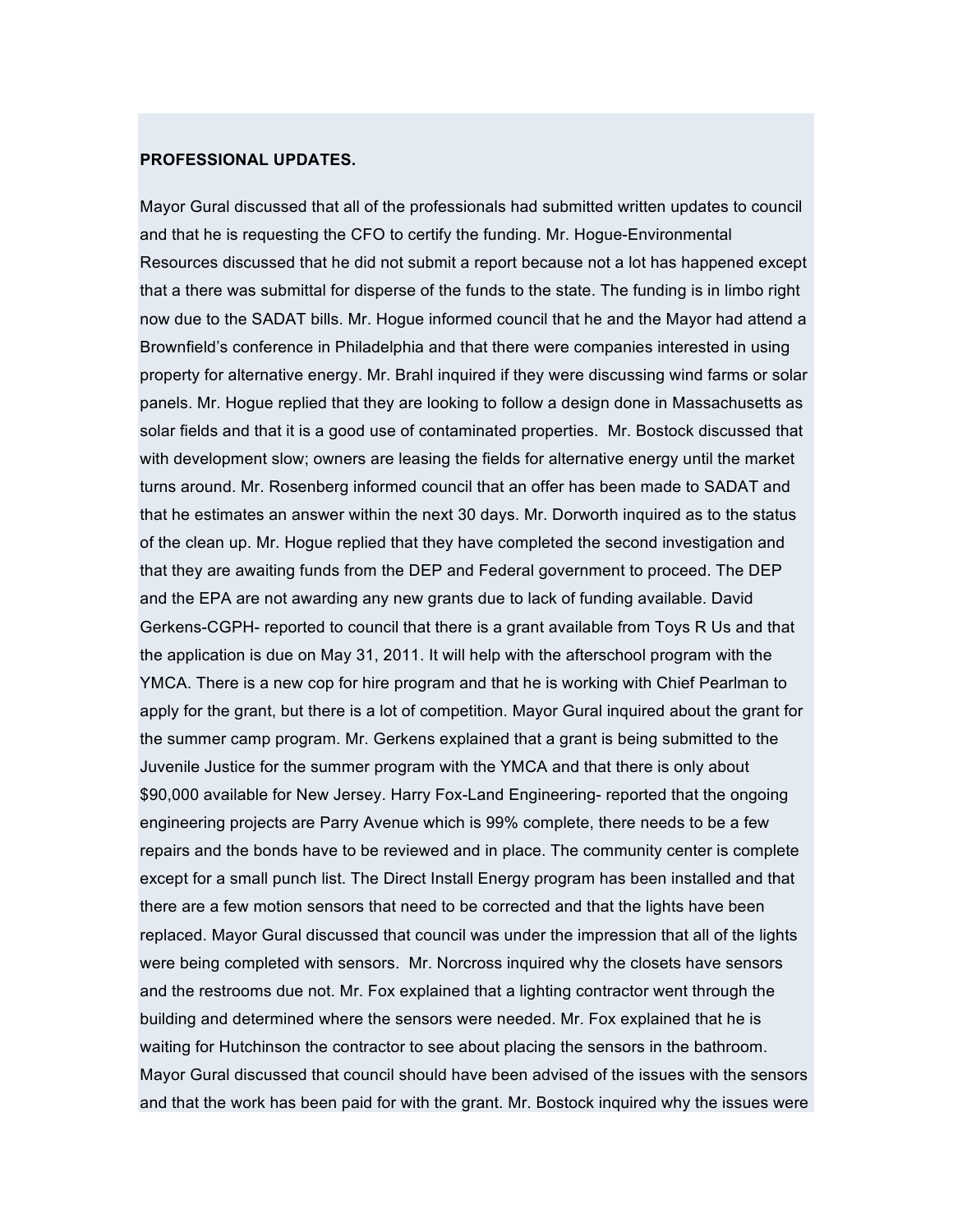found out on the first day of work with the contractor. Mr. Fox explained that Hutchinson is the only one qualified by the state to do the direct install and that he was under the impression that the entire building was going to be sensor. Mr. Fox reported that the firehouse is also being completed this week. The storage shed for the police department is ready to go to bid. Mayor Gural requested that this project be held until the funds are reviewed. Mr. Brahl inquired about the sidewalk ordinance and that the construction officer told him that the engineer has to inspect a sidewalk repair. Mrs. Kilmer had sent an email with the code and it states that the engineer has to review the new or repaired sidewalk. Mr. Fox explained that street openings and sidewalks are reviewed by the engineer. Mrs. Kilmer discussed that she had discussed with the engineer and it states that any sidewalk must be inspected. Mr. Rosenberg explained that it is not uncommon for engineers to do the inspections and that it covers the Borough with sidewalks not being a hazardous situation. Mr. Brahl explained that with the current ordinance a one four foot block of sidewalk would cost more for the inspections, than the actual sidewalk. Mr. Brahl discussed that the Borough wants residents to fix their sidewalks and they have to jump through hoops to do it and it cost more than the project. Mr. Fox explained that one of the concerns is residents cutting into the street. Mr. Brahl explained that he is in favor of enforcing the ordinance to maintain the sidewalks, but the fees and the ordinances need to be amending so that residents can afford to fix their sidewalks. Mr. Bostock discussed that the homeowners insurance can require at the time of inspection to repair the sidewalks for safety hazardous. Mr. Schwering inquired as to why the town is responsible if someone trips on the sidewalks. Mr. Rosenberg replied that the town is not liable, but when someone falls or trips on the sidewalks they sue everyone to see who will pay. Mrs. Kilmer explained that the permit fee is \$46.00 plus the cost of the engineer. Mr. Rosenberg will review the ordinance for the next meeting. William Kirchner-Environmental Resolutions- reported that nothing has changed since last report, except that the state is requiring more information for the sewer plant permit. He had met with Mr. Ryan to get the state storm permit completed and also he attends the wastewater meeting with the state and county.

### **ORDINANCE ON FIRST READING.**

A. **Ordinance 2011-10**, Ordinance Amending Chapter 196 of the Code of the Borough of Palmyra. Mr. Rosenberg explained that the Borough has received a suit for charging people in public for intoxication. Chief Pearlman has discussed this with the prosecutor and he agrees that the ordinance needs to be amended. Mr. Norcross made a motion to adopt the ordinance on first reading, Mr. Bostock second the motion. At the call of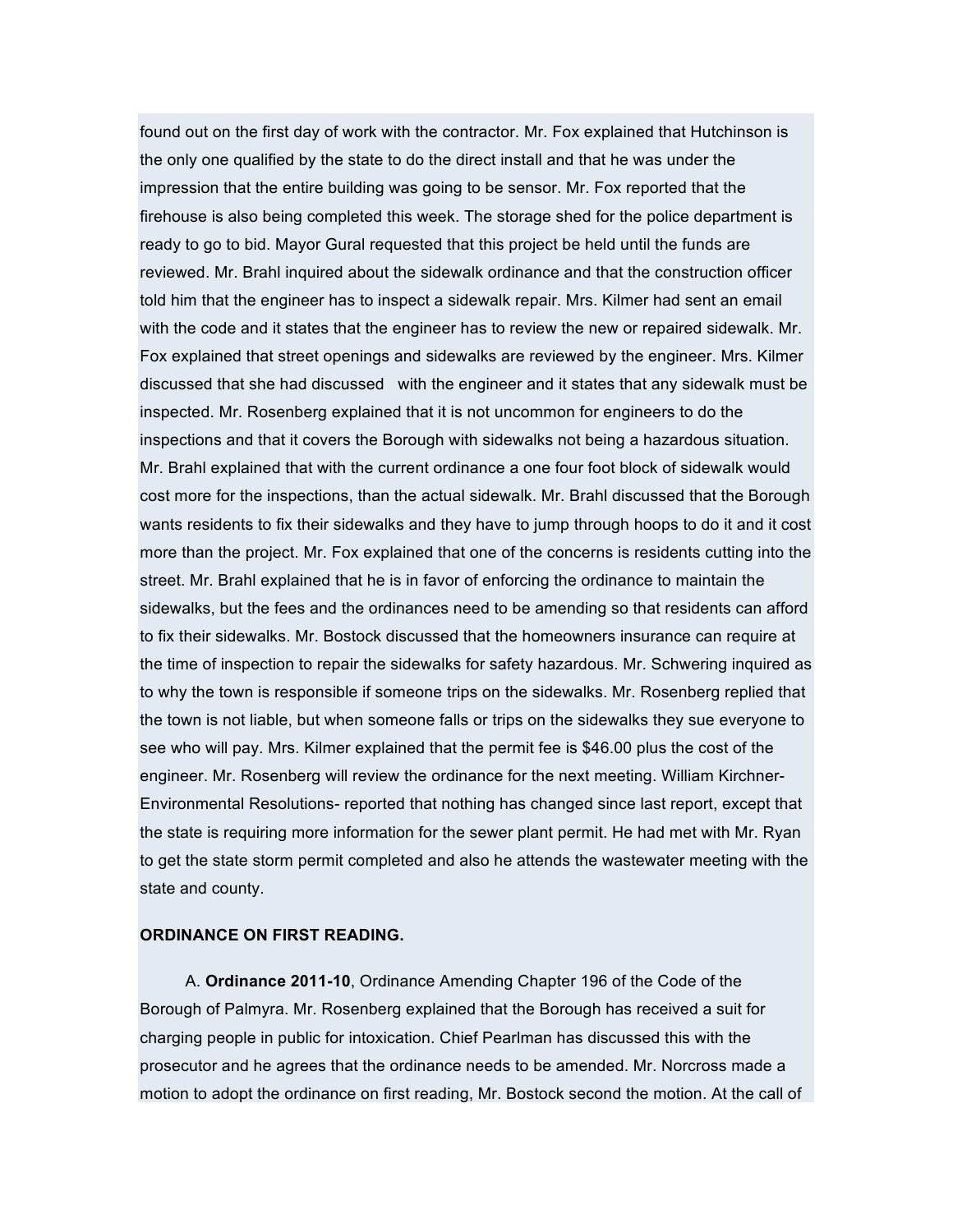the roll, the vote was:

AYES: Mr. Brahl, Mr. Bostock, Mr. Norcross and Mr. Dorworth.

NAYES: None. The ordinance was adopted on first reading and will be heard at a public hearing on June 13, 2011 after publication according to law.

B. **Ordinance 2011-11**, Ordinance Repealing Chapter 98 of the Code of Palmyra (curfew). Mr. Rosenberg explained that Chief Pearlman had discussed with him that this section of the code has been ruled unconstitutional in NY and that the Borough is liable for a lawsuit if enforced. Mr. Rosenberg recommend that council revise this ordinance concerning the curfew in the Borough. Mr. Norcross made a motion to adopt the ordinance on first reading, Mr. Bostock second the motion. At the call of the roll, the vote was:

AYES: Mr. Brahl, Mr. Bostock, Mr. Norcross and Mr. Dorworth.

NAYES: None. The ordinance was adopted on first reading and will be heard at a public hearing on June 13, 2011 after publication according to law.

### **OLD BUSINESS.**

A. **Resolution 2011-65**, Resolution Introducing the BID budget. (public hearing on June 13, 2011) Mayor Gural explained that there were a lot of discussions in public and private and also that Mr. Bostock has been a strong supporter of the BID. Mr. Fratto explained that the director resigned and that there has been a lot of confusion about what the consultant was hired to do. Mayor Gural discussed that council is interested in hearing from the members why the budget should be approved. Mr. Fratto discussed that the BID started out focusing on events and that they are still needed but the Board of Directors is going to focus more on retention and running of businesses. The business plan has been prepared and may need to be revised when a new director is hired. The goal is to increase vacancy within Palmyra and to increase the budget amount through grants and fundraising. Mayor Gural inquired about the process to hire a director. Mr. Fratto replied that they have advertise in the newspaper, Craig lists and on the New Jersey League of Municipalities page. Mayor Gural inquired about council having input on the hiring of the director. Mr. Fratto explained that the BID was created by ordinance and that the Board of Directors of the BID will be doing the interviewing. Mr. Bostock explained that goals have been set and that the BID needs time to work on the goals. Mr. Bostock discussed that the structure of the BID was lacking and now it is in place. The BID needs to report the results at the end of the year to council. Mr. Brahl discussed that he wishes the BID good luck and hopes that it brings some improvement and business to the town, but he has not seen a report from the BID on the use of funds and that it is forcing through taxation a business association instead of a chamber of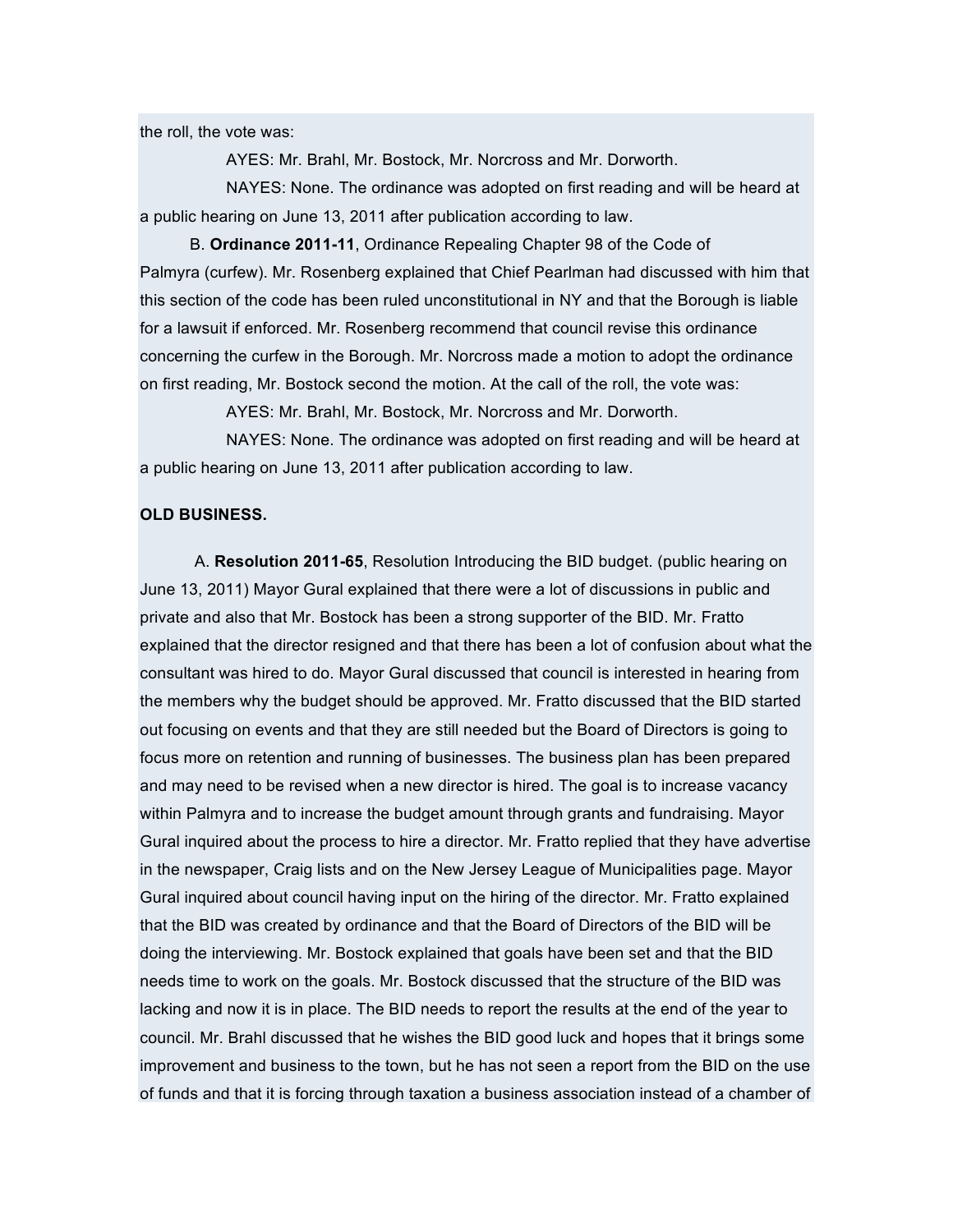commerce. Mayor Gural agreed that council needs a list of the abandon business so that they have something to compare it with at the end of the year. Mr. Norcross requested that the BID also look at the trash issue with the businesses, on the night before the trash pick up it looks terrible and you can not see some of the businesses. Mr. Fratto expressed his concerns as well, but some businesses have no access to the back of their properties for a dumpster. Mr. Bill of the BID committee discussed that it is a quality of life issue and that the businesses need to get dumpsters. Mr. Norcross also requested that the business should take care of the plants in front of their store, it would make their business and the town more attractive. Mr. Bostock made a motion to approve the resolution, Mr. Norcross second the motion. At the call of the roll, the vote was:

> AYES: Mr. Brahl, Mr. Bostock, Mr. Norcross and Mr. Dorworth. NAYES: None.

### **NEW BUSINESS.**

A. **Resolution 2011-86**, Resolution Authorizing A Service Agreement With Dunn Corporation Resources (unemployment). Mr. Brahl informed council that this resolution was to award the review and monitoring of unemployment claims with the Borough. Mr. Brahl made a motion to approve the resolution, Mr. Bostock second the motion. At the call of the roll, the vote was:

> AYES: Mr. Brahl, Mr. Bostock, Mr. Norcross and Mr. Dorworth. NAYES: None.

B. **Resolution 2011-87**, Resolution Appointing Director of Sewer and Public Works. Mayor Gural discussed that he is not ready to make an appointment this evening and that all appointments will be held over until the next meeting.

#### **DISCUSSION ITEMS**

A. Discussion on maintenance of Legion Field. Mayor Gural discussed that the Borough had some quotes on for the maintenance of Legion Field and also for the irrigation of the field. Mr. Rosenberg had reviewed the matter and the lowest bidder. Mayor Gural explained that it is the CFO/QPA and Mr. Rosenberg's recommendation that the process has to be started again. Mayor Gural requested that Land Engineering send out the quotes and be awarded at the next meeting. Mr. Rosenberg recommended that Land Engineering and Mrs. Lewis work together on the quotes. Mayor Gural discussed that Land Engineering will handle the technical specs and when the bids are ready, they will be reviewed by Mrs.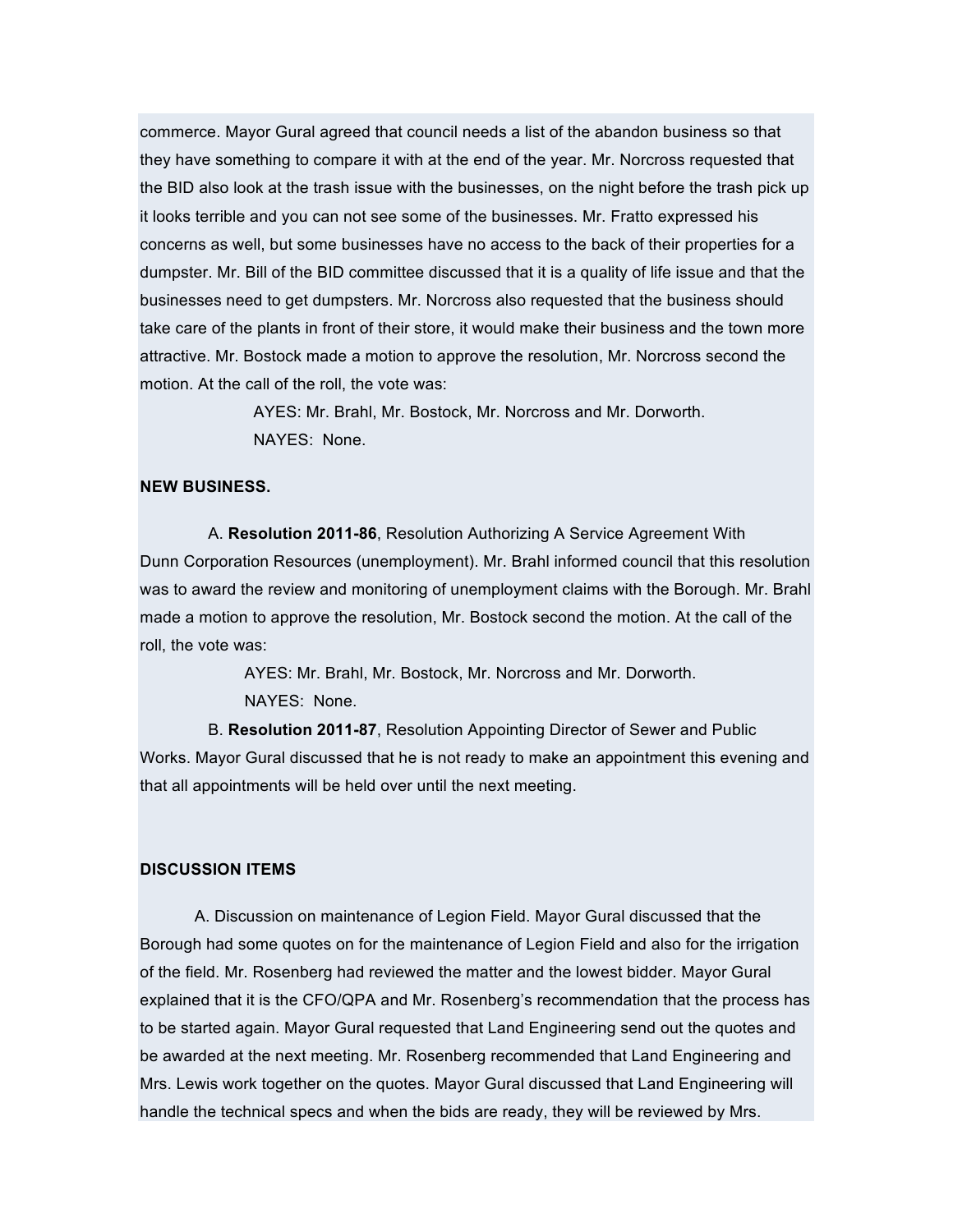Lewis. Mr. Rosenberg requested that council consider doing a resolution or ordinance allowing Mrs. Lewis as the purchasing agent to have quotes upto the state limit of \$36,000. Mayor Gural requested that it be placed on the agenda for the next meeting.

B. Discussion on sidewalk ordinance. (held).

C. Discussion on HOME Partnership Program with Burlington County. Mrs. Sheipe explained that this program will help renters and first time homeowners with a down payment for the purchase of their home. Resolution 2011-88, Resolution Authorizing The Borough Of Palmyra To Execute An Agreement with Burlington County For Cooperative Participation In The Home Investment Partnership Program. Mr. Brahl made a motion to approve the resolution, Mr. Bostock second the motion. At the call of the roll, the vote was:

> AYES: Mr. Brahl, Mr. Bostock, Mr. Norcross and Mr. Dorworth. NAYES: None.

- D. Discussion on sign ordinance. (sent to committee).
- E. Appointment of Administrator.(Held till next meeting).

#### **PUBLIC COMMENT**

Mr. Bostock made a motion to open the meeting to the public, Mr. Brahl second the motion. All members present voted in favor of the motion. Mrs. Butler-Arch Street inquired about the municipal alliance funding for the post prom party for the high school. She had spoken with the principal today and he was waiting for the money from the borough. Mrs. Lewis explained that she had already made arrangements with the school for the post prom party and that it would held at the bowling alley again. The grant regulations have changed again and the funds cannot be used for rentals or t-shirts. Mrs. Lewis informed council that she has been talking to Paula Deleo from the school. Mrs. Butler inquired if the borough was getting a new judge? Mayor Gural replied that the appointments are made in the beginning of the year and that the Judge was recently appointed. Mr. Sykes inquired about the fund raiser for the CHIP walkers. Mayor Gural explained that it was approved and the only concern is if the soccer tema or baseball is using the field. Mr. Sykes explained that organization helps with scholarships for Palmyra seniors and that there is website available to explain the organization. Mrs. Butler discussed that the organization does great work for the Palmyra students. Mr. Sykes discussed that he lives in Palmyra and receives input from the churches and schools and also would like to partner with the Borough on the program. Mr. O'Connell